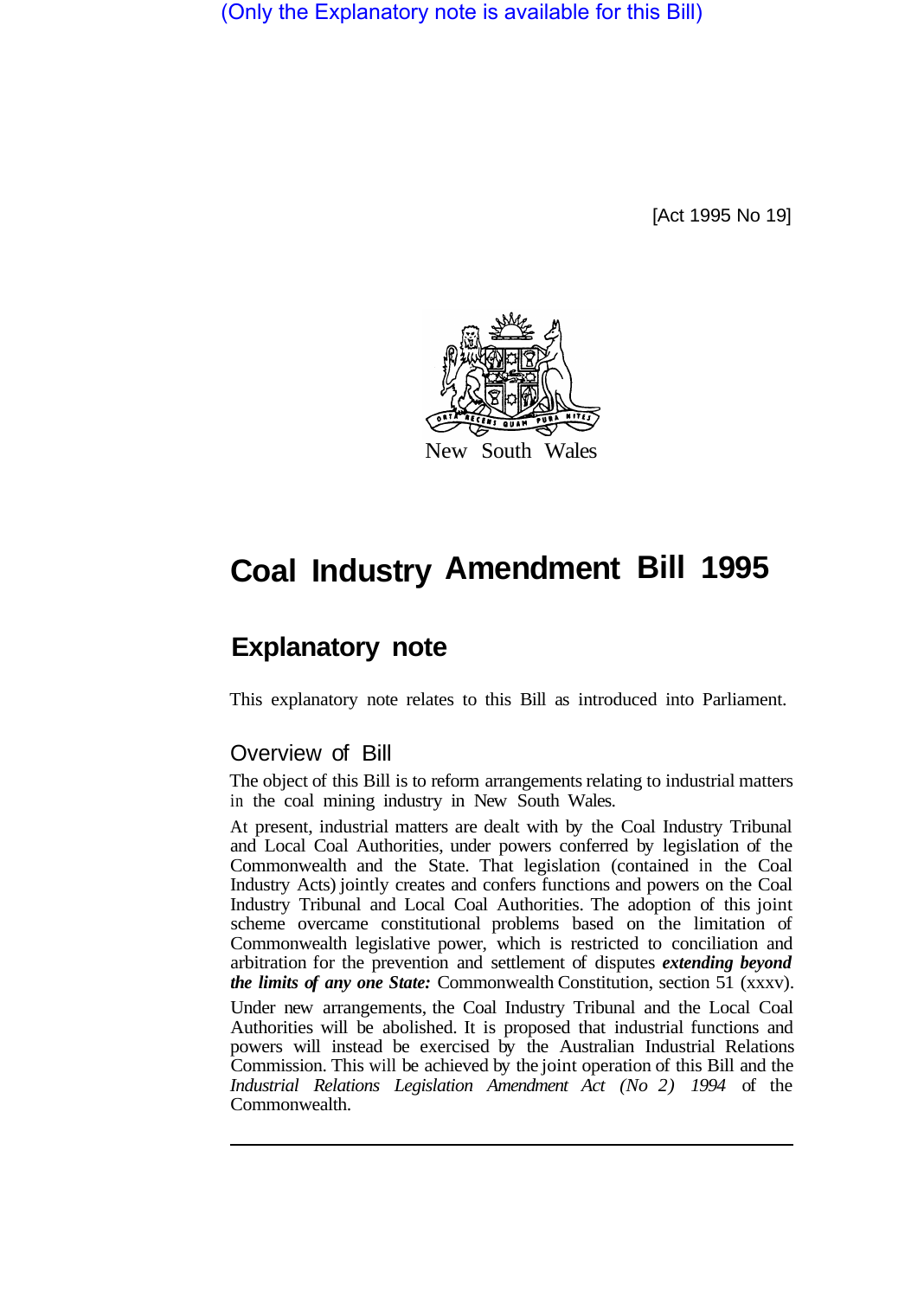Coal Industry Amendment Bill 1995 [Act 1995 No 19]

Explanatory note

### Outline of provisions

**Clause 1** sets out the name (also called the short title) of the proposed Act.

**Clause 2** provides that the proposed Act will commence on a day or days to be proclaimed.

**Clause 3** is a formal provision that gives effect to the Schedule of amendments.

#### **Schedule 1 Amendments**

**Schedule 1 (1)** inserts definitions that are used in provisions to be inserted in the Principal Act.

**Schedule 1 (2)** omits definitions that will no longer be used in the Principal Act.

**Schedule 1 (3)** omits Part 7 of the Principal Act. That Part deals with industrial matters in the coal mining industry. It sets up and confers functions and powers on the Coal Industry Tribunal and Local Coal Authorities.

**Schedule 1 (4)** inserts a new Part 7A into the Principal Act. That Part will deal with industrial matters in the coal mining industry, but in a different way from that provided by Part 7, which will be repealed by the proposed Act. The new Part contains the following provisions:

- **Proposed section 54B.** This section applies the *Industrial Relations Act 1988* of the Commonwealth (together with relevant rules of court and regulations), as in force for the time being, as a law of the State for the purpose of enabling the Australian Industrial Relations Commission to exercise functions in the coal mining industry for purely intrastate purposes. This provision is contemplated by item 8 of Schedule 1 to the *Industrial Relations Legislation Amendment Act (No 2) 1994* of the Commonwealth. The section also provides for the modification of the 1988 Act by regulation: modification of the 1988 Act is contemplated by the 1994 Commonwealth Act. The section also provides for the applied provisions of Commonwealth legislation to be interpreted in accordance with Commonwealth rather than State interpretation legislation.
- **Proposed section 54C.** This section provides that State tribunals can deal with matters in the coal mining industry, but federal awards prevail over State awards or orders.